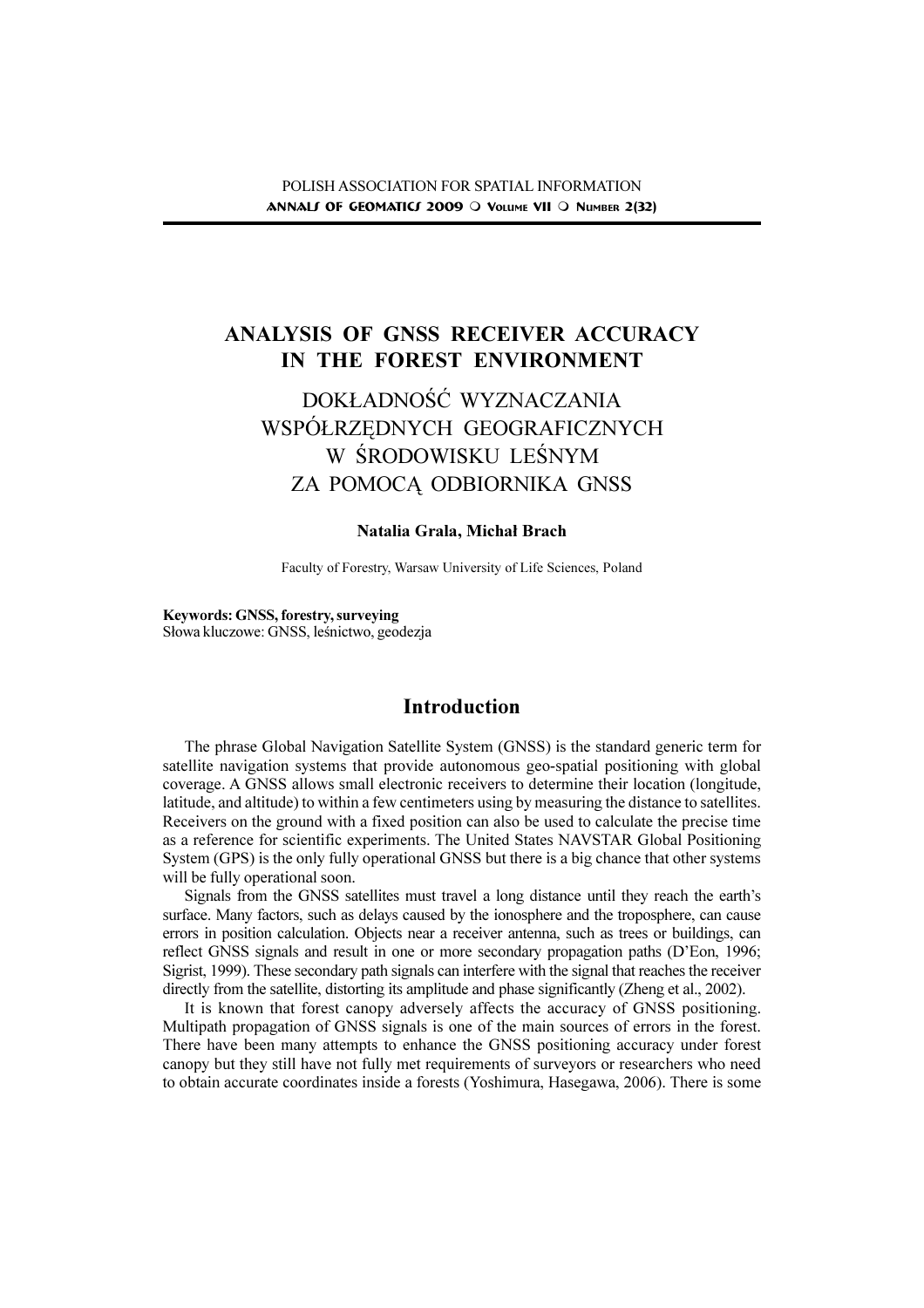evidence that if we put the receiver antenna higher we can improve measurements quality (Yoshimura, Nose, Sakai, 2005).

The main goal of this experiment was to check at which height the precision of data collection is best in our stand-case. In order to obtain the highest quality the DGPS method was used. A net of reference stations (ASG-EUPOS) gives opportunities to test if the GNSS system is an appropriate tool to obtain accurate positioning in forested area. Such an experiment was conducted for the first time in Poland, in order to attempt to determine the usefulness and accuracy of GNSS receivers in forest environments.

#### Study area

The research was conducted in April 2009 in the forest district of Gluchów, in Poland. Gluchów is in the centre of the country, close to the city of Łódź. The area belongs to the Forest Experimental Station, managed by Warsaw University of Life Science (WULS). This area has 900 hectares of forests. The research was conducted in coniferous, broadleaved and mixed forests of different ages and height.

### **Measurements**

There were three reference lines located in the forest. The coordinates of each reference line was set by a geodetic survey with line deviation around  $\pm 0.20$  meter. For each of reference line there were 12 additional points measured, so the total number of points with well known coordinates was 36. The coordinates of these 36 points were taken for this project as a reference for further calculations. The precision of these coordinates may influence to the experimental calculations.

The same points were measured second time, but in different way. During the field work a GNSS (Topcon HiperPro, dual frequency) receiver used, a recorder (FC-200 with TopSurv software) and an aluminium pole (18 meters height). GNSS measurements were carried out for each sample point at heights of 5, 10 and 15 meters using an antenna placed on the leveled aluminum pole (Fig. 2).

Observations were collected a minimum of five times for every height. Measurements were registered in 10 epochs (number of observations) on the L1 and L2 frequency channels. Where the equipment permitted, coordinates were collected in both Fixed and Floating stations. The Fixed station technique uses a network of fixed ground reference ("base") stations to broadcast the difference between the positions indicated by the satellite systems and the known fixed positions. These stations broadcast the difference between the measured satellite pseudoranges and actual (internally computed) pseudoranges, and receiver stations may correct their pseudoranges by the same amount. The Floating station method is very similar to the fixed RTK method of calculating location, but is not as precise, yielding typically around a 0.20 to 1 meter accuracy range. This decreased accuracy is offset by increased speed, since the time consuming initialization phase is skipped (Leick, 1995). Measurements were corrected in real-time with using the National System of Reference Stations (Polish abbreviation: ASG-EUPOS) that consist of permanent GPS Navstar & GLONASS station data to generate corrections. This network of ground reference stations covers the whole country (Fig. 1).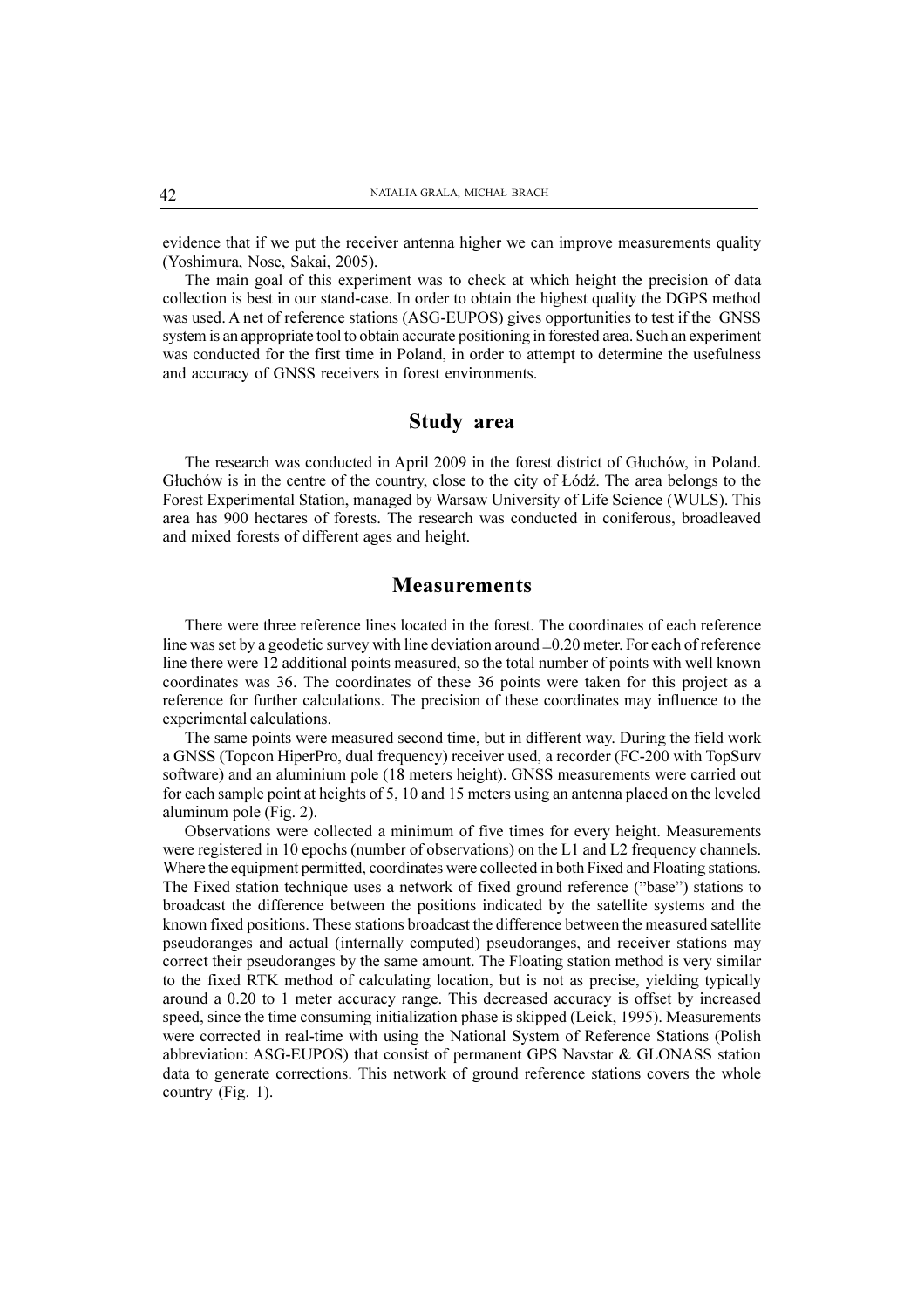

Figure 1. National net of reference stations ASG-EUPOS. Source: www.asgeupos.pl

### Results

523 observations were captured using 15 m, 10 m, 5 m antenna heights (Fig. 3). 258 were registered using the Fixed station solution and 265 with the Floating stations (Table 1). Comparisons were made between traditional geodetic measurements and coordinates gathered by a GNSS receiver, the difference between them is termed the D value [m].

Linear misclosures (differences between reference and GNSS coordinates) were calculated based on reference coordinates and GNSS coordinates using the following formula:

$$
D = \sqrt{f_{\Delta X}^2 + f_{\Delta Y}^2}
$$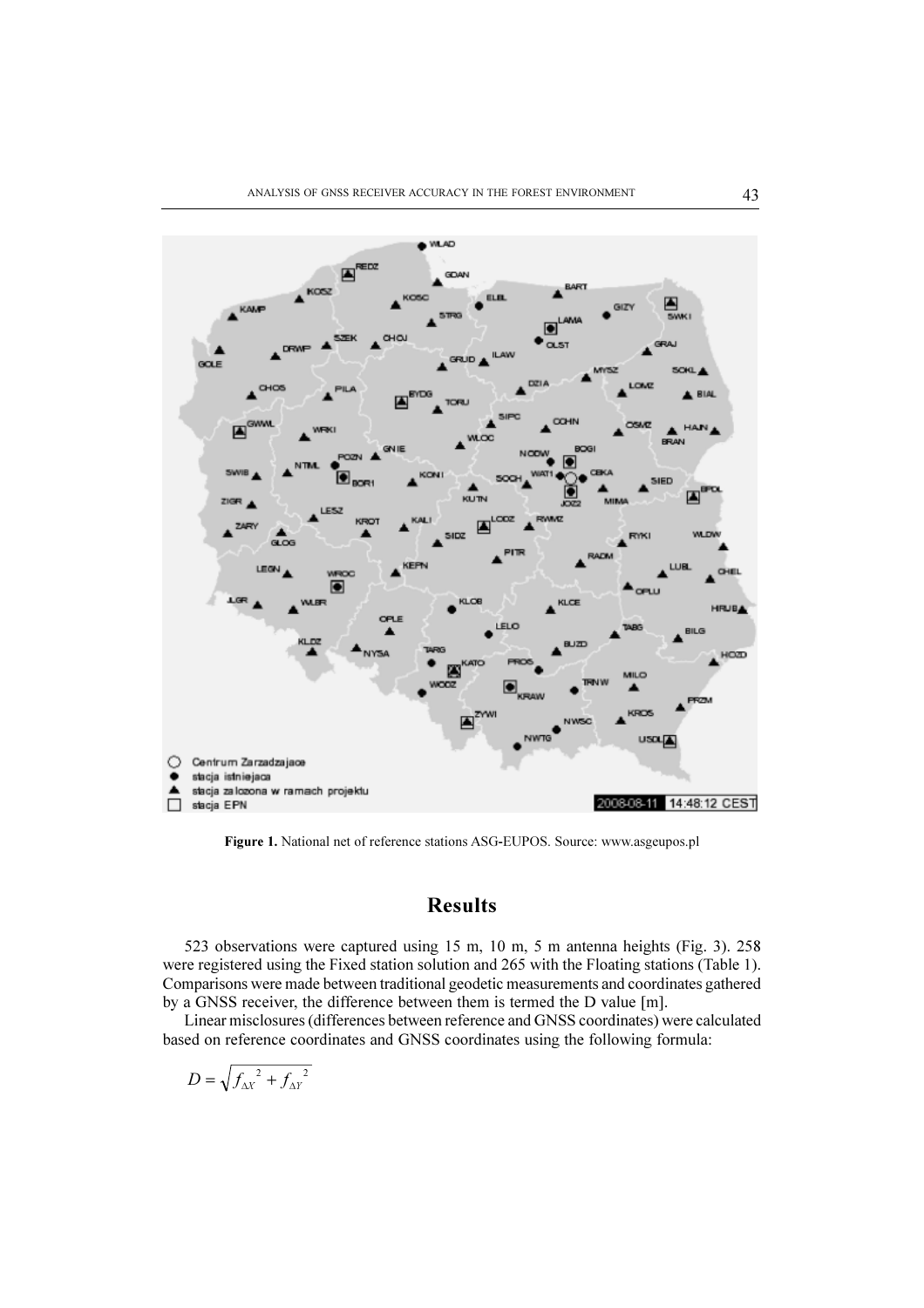where:  $D$  – linear misclosure  $f_{\Lambda x}$ ;  $f_{\Lambda y}$  – increment of coordinates misclosures

The results were used as input to further analysis.

The mean differences for all observations were 0.20 m for the Fixed stations and 0.67 m for the Floating stations (Table 2). Mean D values were calculated by summarizing for all Fixed or Floating solutions and dividing by the number of observations. The smallest difference between the coordinates it is the minimum, and the largest is the maximum. There is no significant difference hodbetween the two minimum values by met. For the maximum value the change is greater, a 1.77 meter difference. The Floating method is much more unstable and variable.

When considering the height of the antenna pole and the differences between the coordinates,we found that the smallest mean was occurred at 5 meters height (0.12) and the largest mean deviation was at 15 meters height (0.29) (Fig. 4), where the difference between these two means is 0.17 meter (Table 3).

Using the Fixed method for capturing data gives results that are more precise and stable even if we change the height of the GNSS receiver.

The data are displayed three boxplots (Fig. 5), according to height, which shows the range of the D values. Herr the mean value has the biggest extent for the data recorded at 15 meters height. Boxplots show the trend of the observations. There is a tendency that the values are rather overestimated. The deviation from the mean increases as the antenna height increases, which could be caused by deflection in the mast.

These results confirm the theory that Floating stations cannot yield the same coordinate precision as can Fixed stations; the mean difference values were in excess of 0,5 meter (Table 4.).

In the same way calculations for the different height for the Floating stations were prepared (Fig. 6). The smallest D value was observed at 10 meters receiver height.

The results for the Floating stations are given in boxplots. The big range of D values at 5 meters antenna height could be caused by a multipath effect. However, data collected at 10, 15 meters have a similar range of D values, which are much smaller then at 5 meter height (Fig. 7). Raising the antenna height reduces the variability of the D value.

### Conclusions

The ASG-EUPOS network of reference stations allows the capture of data with a precision around  $\pm 0.03$  meter. This is possible in many conditions, including receiver type, satellite visibility, absence of multipath effect etc. We have shown that Fixed station solutions allow very accurate data capture: the error of 0.29 meter with the antenna placed at 15 meters above ground is caused mainly by mast movement. Stabilization of a mast 15 meters long is a significant problem, especially in forest environment. The experiments proved, however, that precise data capture in the forest is more efficient when using an aluminum mast. By increasing antenna height it was possible to capture more observation in the Fixed station method, which is the best for accurate measurements. Higher antenna location improves coordinates accuracy using Floating stations, which may be explained by easier satellite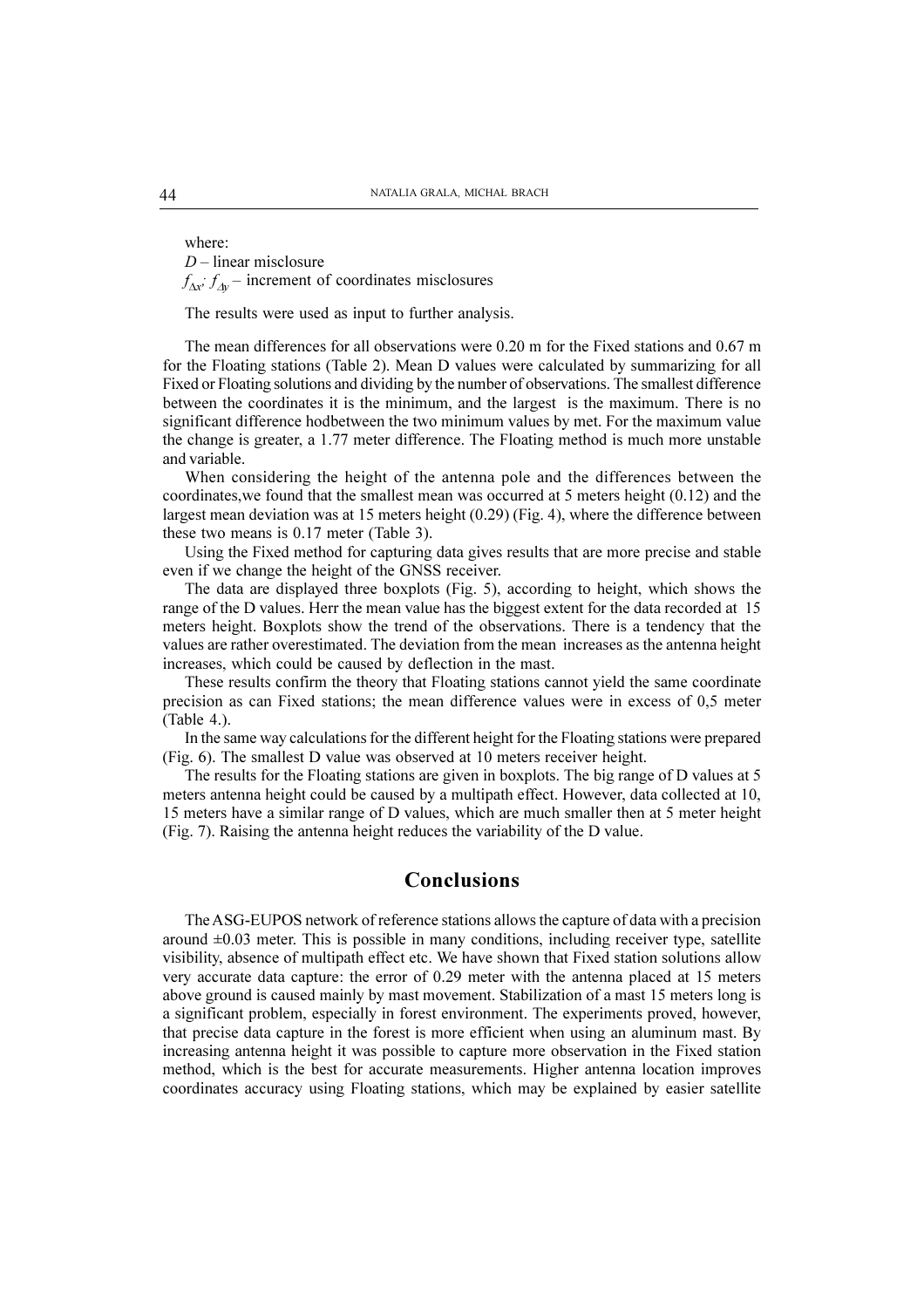signal acquisition higher above ground level. There is need to check the kind of factors that have significant impact on the collected data coordinates according to tree height, age and measurement method, which will be carried out in further research.

#### References

D'Eon S.P., 1996: Forest canopy interference with GPS signals at two antenna heights. Northern Journal of Applied Forestry Vol 13 No 2: 89-91.

Leick A., 1995: GPS satellite surveying 2nd edn. New York.

- Né sset E., 1999: Point accuracy of combined pseudorange and carrier phase differential GPS under forest canopy. Canadian Journal of Forest Research Vol 29: 547-553.
- Sigrist P., 1999: Impact of forest canopy on quality and accuracy of GPS measurements, International Journal of Remote Sensing; pp. 3595-3610.
- Yoshimura T., Nose M., Sakai T., 2005: High-end GPS vs. low-end GPS: comparing GPS positional accuracy in the forest environment. Kyoto University, Japan.
- Yoshimura T., Hasegawa H., 2006: Does a consumer GPS receiver achieve submeter accuracy under forest canopy? Kyoto University, Japan.
- Zheng J., Wang Y., Nihan N., 2002: Quantitative Evaluation of GPS Performance under Forest Canopies. Department of Civil and Environmental Engineering, University of Washington.U.S.A.

#### **Streszczenie**

Technologia nawigacji satelitarnej podlega procesowi ciągłego rozwoju sprawiając, że uzyskiwane dokładności wyznaczania współrzędnych są coraz większe, przy jednoczesnym zmniejszeniu nakładu pracy ze strony użytkownika. Jest to możliwe dzięki jednoczesnemu wykorzystaniu systemów nawigacyjnych GPS i GLONASS oraz korekcji danych z sieci stacji referencyjnych o zasięgu krajowym (ASG-EUPOS). Mając ponadto na względzie stale malejące ceny odbiorników do nawigacji satelitarnej, prawdziwym staje się stwierdzenie, że wkraczamy w nową erę pomiarów geodezyjnych opartych o technologię GNSS - Global Navigation Satellite System.

Istotnym mankamentem tej technologii jest znaczące obniżenie dokładności pomiarowej uzyskiwanej przez odbiorniki do nawigacji satelitarnej w środowisku terenów leśnych i zadrzewionych. Zjawisko odbicia i wielotorowości sygnału jest problemem, który próbuje się rozwiązać stosując różnego rodzaju metody. W eksperymencie zaproponowano zastosowanie lekkiego aluminiowego masztu do wyniesienia anteny odbiornika na trzy różne wysokości – 5, 10 i 15 metrów, aby poprawić odbiór sygnałów radiowych z satelitów nawigacyjnych. Metoda ta nie była dotąd stosowana w Polsce. Wykonanie w ten sposób wielu pomiarów i porównanie wyników z danymi referencyjnymi posłużyło do przeprowadzenia analizy wpływu wysokości na dokładność pomiaru współrzędnych. Ważnym zagadnieniem stanowiącym przedmiot badań w ramach niniejszego projektu jest sprawdzenie dokładności określania współrzędnych wspomaganych ogólnopolską siecią stacji referencyjnych ASG-EUPOS. Deklarowane przez wykonawcę systemu wartości błędu określania pozycji na poziomie  $\pm 0.03$  m nie zostały bowiem potwierdzone w środowisku leśnym. Badania wykazały, że sieć referencyjna ASG-EUPOS pozwala na osiągnięcie 0.5 metra dokładności przy wyznaczaniu współrzędnych w środowisku leśnym. Tryb pomiarów jest głównym elementem przyczyniającym się do stopnia dokładności określania współrzędnych. Zwiększenie wysokości anteny odbiornika pozwala na zmniejszenie błędu pomiaru w trybie Float.

> dr inż. Michał Brach michal.brach@wl.sggw.pl +48 22 593 82 13

inż. Natalia Grala nataliagrala@o2.pl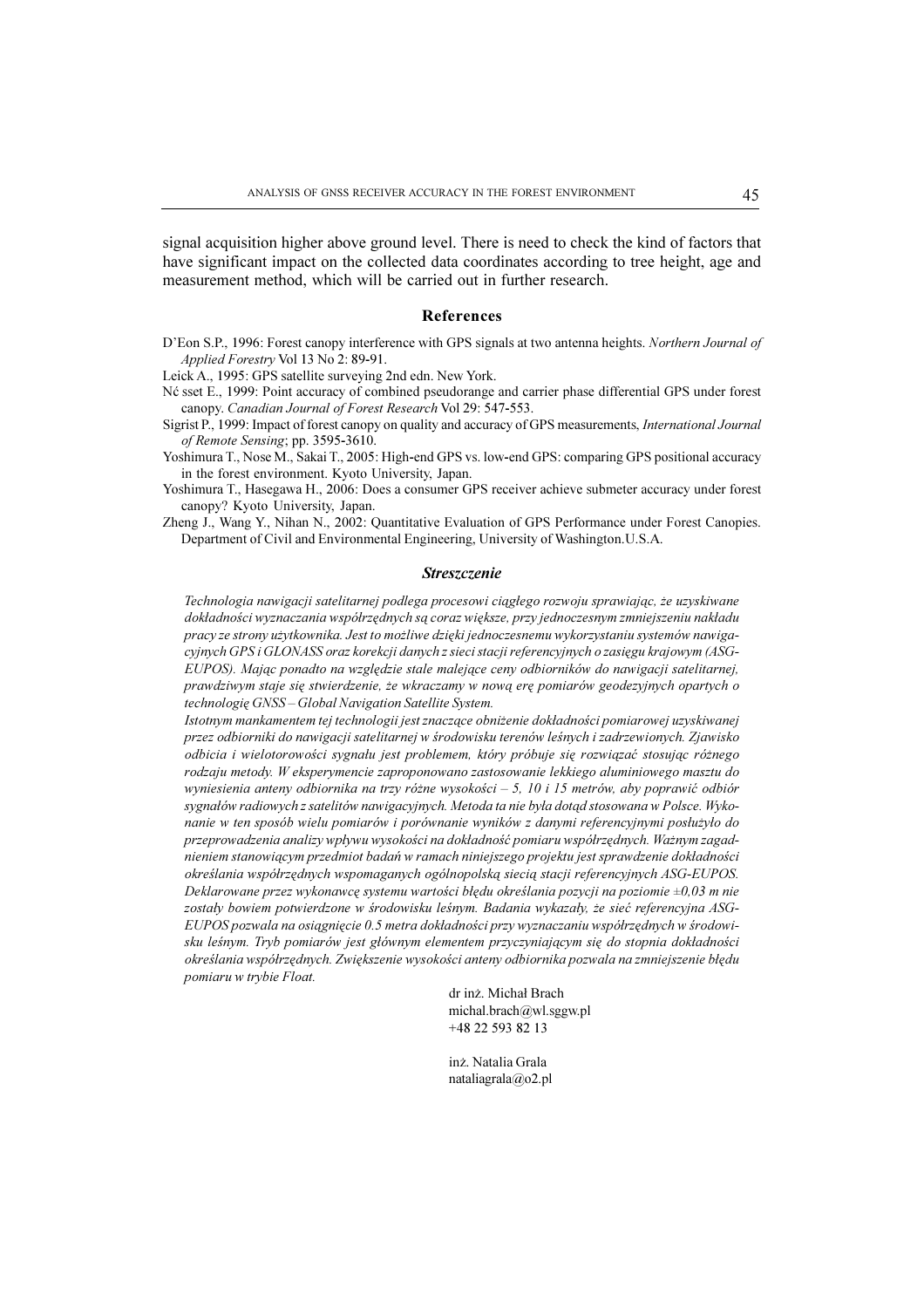

Table 1. Summary of collected observations

| on type of solution |                       |                       |  |  |
|---------------------|-----------------------|-----------------------|--|--|
|                     | Fixed solution<br>[m] | Float solution<br>[m] |  |  |

Total number of observations

|         | [m]  | [m]  |
|---------|------|------|
| Mean    | 0.20 | 0.67 |
| Minimum | 0.05 | 0.04 |
| Maximum | 0.55 | 2.32 |
|         |      |      |



Figure 2. Aluminum pole with GNSS receiver



Figure 3. GNSS receiver gather data on 15 meters height